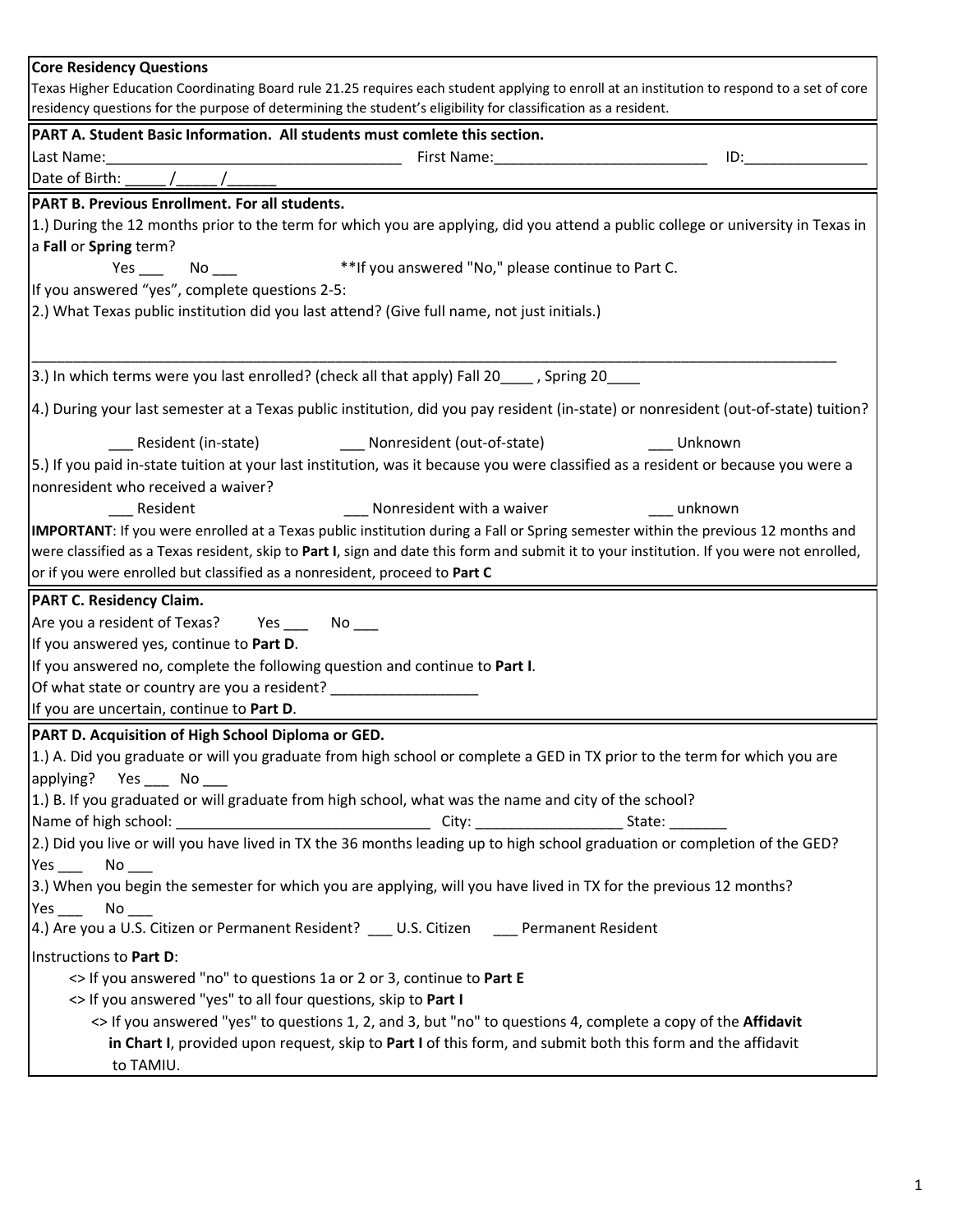| PART E. Basis of Claim to Residency. TO BE COMPLETED BY EVERYONE WHO DID NOT ANSWER "YES" TO QUESTIONS 1a, 2,                 |                                                                                              |              |               |                      |                    |  |
|-------------------------------------------------------------------------------------------------------------------------------|----------------------------------------------------------------------------------------------|--------------|---------------|----------------------|--------------------|--|
| AND 3 OF PART D.                                                                                                              |                                                                                              |              |               |                      |                    |  |
| 1.) Do you file your own federal income tax as an independent tax payer? Yes No                                               |                                                                                              |              |               |                      |                    |  |
| (An independent tax payer should not be claimed as a dependent for tax purposes by another person. If you file a joint return |                                                                                              |              |               |                      |                    |  |
| with your spouse, answer "yes.")                                                                                              |                                                                                              |              |               |                      |                    |  |
| [2.] Are you claimed as a dependent or are you eligible to be claimed as a dependent by a parent or court-appointed legal     |                                                                                              |              |               |                      |                    |  |
| guardian? Yes ___ No___                                                                                                       |                                                                                              |              |               |                      |                    |  |
| (To be eligible to be claimed as a dependent, your parent or legal guardian must provide at least one-half of your support. A |                                                                                              |              |               |                      |                    |  |
| step-parent does not qualify as a parent if he/she has not adopted the student.)                                              |                                                                                              |              |               |                      |                    |  |
|                                                                                                                               | 3.) If you answered "No" to both questions above, who provides the majority of your support? |              |               |                      |                    |  |
|                                                                                                                               |                                                                                              |              |               |                      |                    |  |
| Instructions to Part E.                                                                                                       |                                                                                              |              |               |                      |                    |  |
| <> If you answered "yes" to question 1, and "no" to question 2, continue to Part F.                                           |                                                                                              |              |               |                      |                    |  |
| <> If you answered "yes" to question 2, skip to Part G.                                                                       |                                                                                              |              |               |                      |                    |  |
| <> If you answered "yes" to both questions 1 and 2, skip to Part G.                                                           |                                                                                              |              |               |                      |                    |  |
| <> If you answered "no" to 1 and 2 and "self" to question 3, continue to Part F.                                              |                                                                                              |              |               |                      |                    |  |
| <> If you answered "no" to 1 and 2 and "parent or guardian" to question 3, skip to Part G.                                    |                                                                                              |              |               |                      |                    |  |
| <> If you answered "no" to 1 and 2 and "other" to question 3, skip to Part H & provide an explanation                         |                                                                                              |              |               |                      |                    |  |
| & complete Part I.                                                                                                            |                                                                                              |              |               |                      |                    |  |
| PART F. Questions for students who answered "Yes" to Question 1 or "Self" to Question 3 of PART E.                            |                                                                                              |              |               |                      |                    |  |
|                                                                                                                               | <b>YES</b>                                                                                   | <b>NO</b>    | <b>MONTHS</b> | <b>YEARS</b>         | <b>VISA/STATUS</b> |  |
| 1.) Are you a U.S. Citizen?                                                                                                   |                                                                                              |              |               |                      |                    |  |
| 2.) Are you a Permanent Resident of the U.S.?                                                                                 |                                                                                              |              |               |                      |                    |  |
| 3.) Are you a foreign national whose application for                                                                          |                                                                                              |              |               |                      |                    |  |
| Permanent Resident Status has been preliminarily                                                                              |                                                                                              |              |               |                      |                    |  |
| reviewed? (You should have received a fee/filing receipt                                                                      |                                                                                              |              |               |                      |                    |  |
| or Notice of Action (I-797) from USCIS showing your I-                                                                        |                                                                                              |              |               |                      |                    |  |
| 485 has been reviewed and has not been rejected).                                                                             |                                                                                              |              |               |                      |                    |  |
| 4.) Are you a foreign national here with a visa or are you                                                                    |                                                                                              |              |               |                      |                    |  |
| a Refugee, Asylee, Parolee or here under Temporary                                                                            |                                                                                              |              |               |                      |                    |  |
| Protective Status? If so, indicate which.                                                                                     |                                                                                              |              |               |                      |                    |  |
|                                                                                                                               |                                                                                              |              |               |                      |                    |  |
| 5.) Do you currently live in Texas? If you are out of state                                                                   |                                                                                              |              |               |                      |                    |  |
| due to a temporary assignment by your employer or                                                                             |                                                                                              |              |               |                      |                    |  |
| another temporary purpose, please check "no" and                                                                              |                                                                                              |              |               |                      |                    |  |
| explain in Part H.                                                                                                            |                                                                                              |              |               |                      |                    |  |
| 6.) A. If you currently live in Texas, how long have you                                                                      |                                                                                              |              |               |                      |                    |  |
| been living here?                                                                                                             |                                                                                              |              |               |                      |                    |  |
| B. What is your main purpose for being in the state? If                                                                       | Go to College<br>$\begin{bmatrix} 1 \end{bmatrix}$                                           |              |               | Establish/Maintain a | Work Assignment    |  |
| for reasons other than those listed, give an explanation                                                                      |                                                                                              |              |               | home                 |                    |  |
| in Part H.                                                                                                                    |                                                                                              |              |               |                      |                    |  |
| 7.) A. If you are a member of the U.S. military, is Texas                                                                     |                                                                                              |              |               |                      |                    |  |
| your Home of Record?                                                                                                          |                                                                                              |              |               |                      |                    |  |
| B. If not, what state will have been listed as your military                                                                  |                                                                                              | <b>STATE</b> |               |                      |                    |  |
| legal residence for tax purposes on your Leave and                                                                            |                                                                                              |              |               |                      |                    |  |
| Earnings Statement for the 12 months prior to                                                                                 |                                                                                              |              |               |                      |                    |  |
| enrollment?                                                                                                                   |                                                                                              |              |               |                      |                    |  |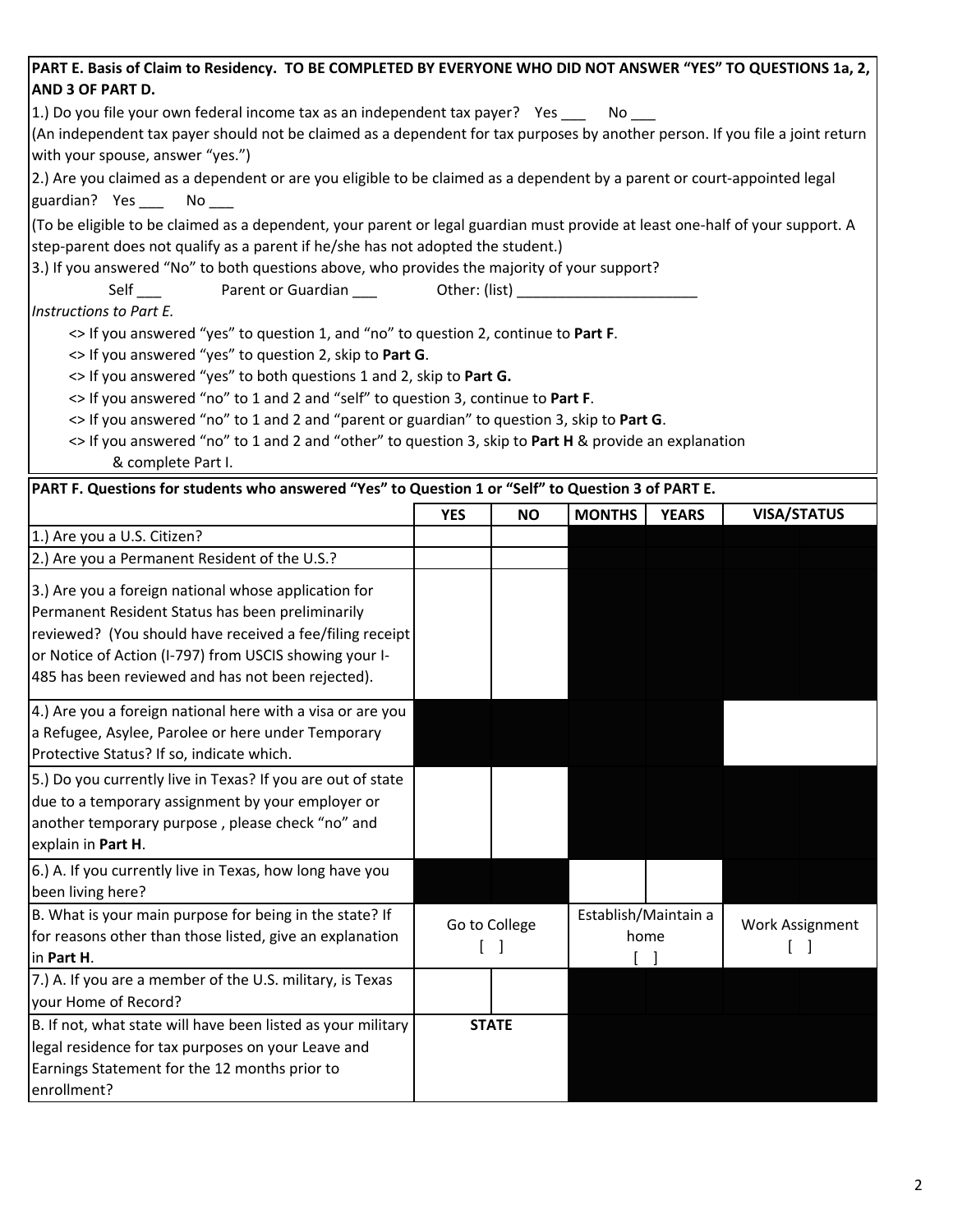|        | 8.) Do any of the following apply to you? (Check all that    |           |  |  |
|--------|--------------------------------------------------------------|-----------|--|--|
| apply) |                                                              |           |  |  |
|        | A. Hold the title (Warranty Deed, Deed of                    |           |  |  |
|        | Trust, or other similar instrument that is                   |           |  |  |
|        | effective to hold title) If yes, date acquired:              |           |  |  |
|        |                                                              |           |  |  |
|        | B. Have ownership interest and customarily                   |           |  |  |
|        | manage a business in Texas without the                       |           |  |  |
|        | intention of liquidation in the foreseeable                  |           |  |  |
|        | future? If yes, date acquired:                               |           |  |  |
|        |                                                              |           |  |  |
|        | 9.) While living in Texas, have you:                         |           |  |  |
|        |                                                              |           |  |  |
|        | A. Been gainfully employed for a period of at                |           |  |  |
|        | least 12 consecutive months? (Gainful                        |           |  |  |
|        | employment requires an average                               |           |  |  |
|        | employment of at least 20 hours per week                     |           |  |  |
|        | for one year or earnings equal to at least half              |           |  |  |
|        | of tuition and living expenses for one 9-                    |           |  |  |
|        | month academic year. Employment                              |           |  |  |
|        | conditioned on student status such as work-                  |           |  |  |
|        | study, the receipt of stipends, fellowships or               |           |  |  |
|        | research or teaching assistance ships does                   |           |  |  |
|        | not constitute gainful employment).                          |           |  |  |
|        |                                                              |           |  |  |
|        |                                                              |           |  |  |
|        | B. Received primary support through services                 |           |  |  |
|        | from a social service agency for a period of at              |           |  |  |
|        | least 12 consecutive months?                                 |           |  |  |
|        | 10.) A. Are you married to a person who has been             |           |  |  |
|        | classified as a Texas resident by a Texas public institution |           |  |  |
|        | or who could answer "yes" to any part of question 8 or       |           |  |  |
| 9?     |                                                              |           |  |  |
|        |                                                              | Question: |  |  |
|        | B. If yes, indicate which question (and which part of the    |           |  |  |
|        | question) could be answered yes by your spouse:              |           |  |  |
|        | C. How long will you have been married to the Texas          |           |  |  |
|        | resident prior to enrollment?                                |           |  |  |
|        | Skip Part G and Continue to Part H                           |           |  |  |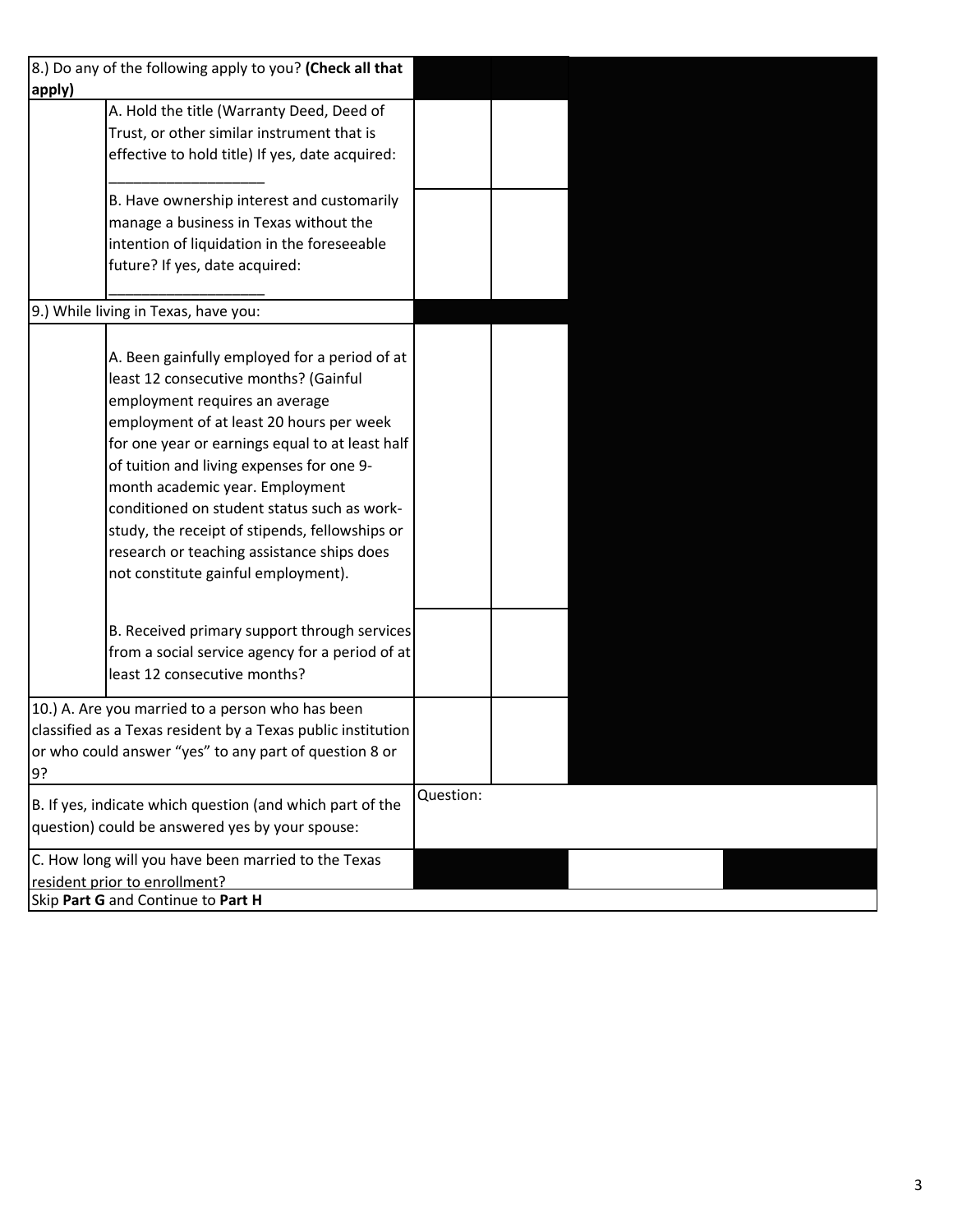| PART G. Questions for students who answered "Yes" to Question 2 of Part E or who answered "Parent or Guardian" to<br>Question 3 of PART E.                                                                                                                                                                                    |            |               |                              |              |                    |
|-------------------------------------------------------------------------------------------------------------------------------------------------------------------------------------------------------------------------------------------------------------------------------------------------------------------------------|------------|---------------|------------------------------|--------------|--------------------|
|                                                                                                                                                                                                                                                                                                                               | <b>YES</b> | <b>NO</b>     | <b>MONTHS</b>                | <b>YEARS</b> | <b>VISA/STATUS</b> |
| 1.) Is the parent or legal guardian upon whom you base<br>your claim of residency a U.S. citizen?                                                                                                                                                                                                                             |            |               |                              |              |                    |
| 2.) Is the parent or legal guardian upon whom you base<br>your claim of residency a Permanent Resident?                                                                                                                                                                                                                       |            |               |                              |              |                    |
| 3.) Is this parent or legal guardian a foreign national<br>whose application for Permanent Resident Status has<br>been preliminarily reviewed? (He or she should have<br>received a fee/filing receipt or Notice of Action (I-797)<br>from the USCIS showing his or her I-485 has been<br>reviewed and has not been rejected) |            |               |                              |              |                    |
| 4.) Is this parent or legal guardian a foreign national here<br>with a visa or a Refugee, Asylee, Parolee or here under<br>Temporary Protective Status? If so, indicate which.                                                                                                                                                |            |               |                              |              |                    |
| 5.) Does this parent or guardian currently live in Texas? If<br>he or she is out of state due to a temporary assignment<br>by his or her employer or another temporary purpose,<br>please check "no" and explain in Part H.                                                                                                   |            |               |                              |              |                    |
| 6.) A. If he or she is currently living in Texas, how long<br>has he or she been living here?                                                                                                                                                                                                                                 |            |               |                              |              |                    |
| B. What is your parent's or legal guardian's main<br>purpose for being in the state? If for reasons other than<br>those listed, give an explanation in Part H.                                                                                                                                                                |            | Go to College | Establish/Maintain a<br>home |              | Work Assignment    |
| 7.) A. If he or she is a member of the U.S. military, is<br>Texas his or her Home of Record?                                                                                                                                                                                                                                  |            |               |                              |              |                    |
| B. If not, what state will have been listed as his or her<br>military legal residence for tax purposes on his or her<br>Leave and Earnings Statement for the 12 months prior to<br>enrollment?                                                                                                                                |            | <b>State</b>  |                              |              |                    |
| 8.) Do any of the following apply to your parent or<br>guardian? (Check all that apply)                                                                                                                                                                                                                                       |            |               |                              |              |                    |
| A. Hold the title (Warranty Deed, Deed of<br>Trust or other similar instrument that is<br>effective to hold title) to residential real<br>property in Texas? If yes, date acquired:                                                                                                                                           |            |               |                              |              |                    |
| B. Have ownership interest and customarily<br>manage a business In Texas without the<br>intention of liquidation in the foreseeable<br>future? If yes, date acquired:                                                                                                                                                         |            |               |                              |              |                    |